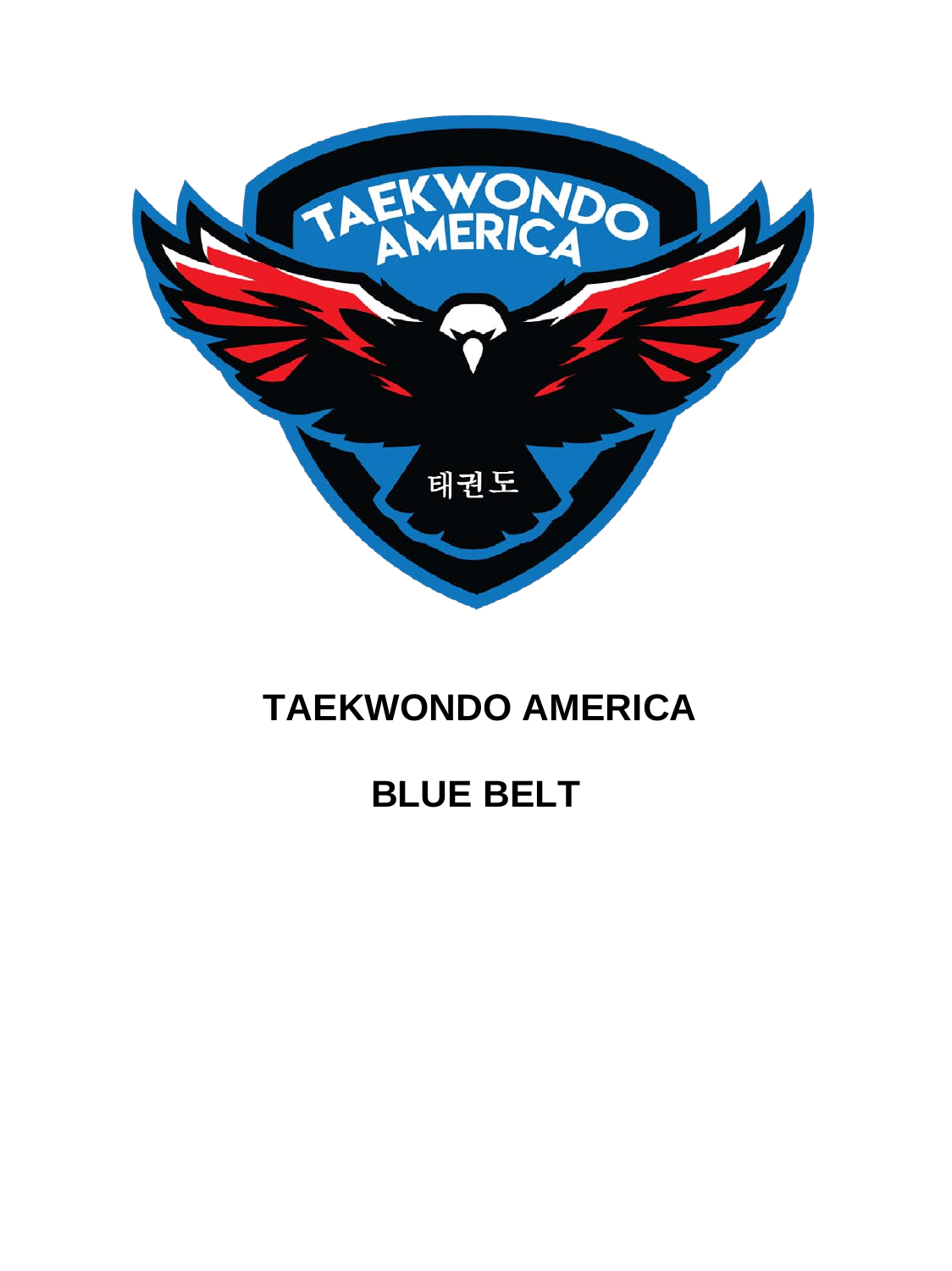# **BLUE AND SENIOR BLUE BELT**

## **PATTERN**

## **JOONG-GUN**

#### 32 Movements

*Is named after the patriot An Joong-Gun, who assassinated Hiro-Bumi Ito, the first Japanese governor general of Korea, known as the man who played the leading part in the Korea-Japan merger. There are 32 movements in this pattern to represent Mr. An 's age when he was executed at Lui-Shin prison (1910).*

### Stance B

| 1. Left Ridgehand Block              | Left Cat Stance           |
|--------------------------------------|---------------------------|
| 2. Left Front Kick                   |                           |
| 3. Right Palm Heel Upset Strike      | <b>Right Back Stance</b>  |
| 4. Right Ridgehand Block             | <b>Right Cat Stance</b>   |
| 5. Right Front Kick                  |                           |
| 6. Left Palm Heel Upset Strike       | <b>Left Back Stance</b>   |
| 7. Left Double Knifehand Block       | <b>Left Back Stance</b>   |
| 8. Right Reverse Upper Elbow High    | <b>Left Front Stance</b>  |
| 9. Right Double Knifehand Block      | <b>Right Back Stance</b>  |
| 10. Left Reverse Upper Elbow High    | <b>Right Front Stance</b> |
| 11. Twin Punch High                  | <b>Left Front Stance</b>  |
| 12. Twin Upset Punch Middle (Ki-Hap) | <b>Right Front Stance</b> |
| 13. Left X-Block High                | <b>Left Front Stance</b>  |
| 14. Left Backfist                    | <b>Left Back Stance</b>   |
| 15. Left Wrist Release               | <b>Left Back Stance</b>   |
| 16. Right Reverse Punch High         | <b>Left Front Stance</b>  |
| 17. Right Backfist                   | <b>Right Back Stance</b>  |
| 18. Right Wrist Release              | <b>Right Back Stance</b>  |
| 19. Left Reverse Punch High          | <b>Right Front Stance</b> |
| 20. Left Double Inner Forearm Block  | <b>Left Front Stance</b>  |
| 21. Left Punch High                  | <b>Left Back Stance</b>   |
| 22. Right Side Kick                  |                           |
| 23. Right Double Inner Forearm Block | <b>Right Front Stance</b> |